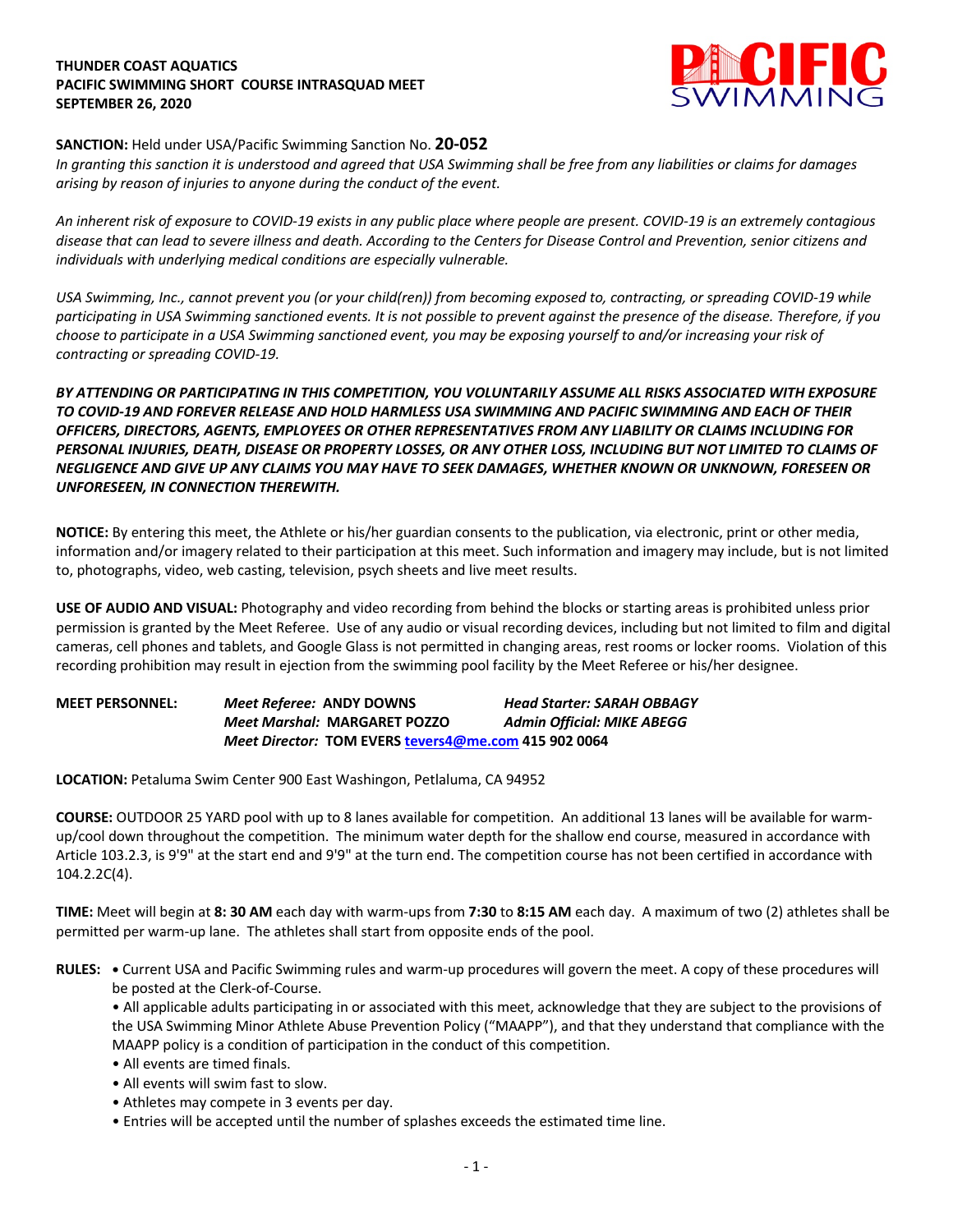**•** If local conditions warrant it the Meet Referee, with the concurrence of the Meet Director, may require a mandatory scratch down. Immediate cash refunds will be made for any mandatory scratches.

- **All Coaches and Officials must wear their USA Swimming membership cards in a visible manner.**
- **Spectators must remain in the area set designated for spectators and may not approach the pool.**

**• All applicable Sonoma County, City of Petaluma and State of California Public Health requirements for protection against COVID-19 will apply. All persons in the facility must be masked (with the exception of athletes during warm up, warm down, and actual competition). The Meet Director and Meet Referee may remove any individual who does not comply.** 

**UNACCOMPANIED ATHLETES:** Any USA Swimming Athlete-Member competing at the meet must be accompanied by a USA Swimming Member-Coach for the purposes of Athlete supervision during warm-up, competition and warm-down. If a Coach-Member of the Athlete's USA Swimming Club does not attend the meet to serve in said supervisory capacity, it is the responsibility of the Athlete or the Athlete's legal guardian to arrange for supervision by a USA Swimming Member-Coach. The Meet Director or Meet Referee may assist the Athlete in making arrangements for such supervision; however, it is recommended that such arrangements be made in advance of the meet by the Athlete's USA Swimming Club Member-Coach.

**RACING STARTS:** Athletes must be certified by a USA Swimming member-coach as being proficient in performing a racing start or must start the race in the water. It is the responsibility of the Athlete or the Athlete's legal guardian to ensure compliance with this requirement.

**RESTRICTIONS:** • Smoking and the use of other tobacco products is prohibited on the pool deck, in the locker rooms, in spectator seating, on standing areas and in all areas used by Athletes, during the meet and during warm-up periods.

- Sale and use of alcoholic beverages is prohibited in all areas of the meet venue.
- No glass containers are allowed in the meet venue.
- No propane heater is permitted except for snack bar/meet operations.
- All shelters must be properly secured.
- Deck Changes are prohibited.

• Destructive devices, to include but not limited to, explosive devices and equipment, firearms (open or concealed), blades, knives, mace, stun guns and blunt objects are strictly prohibited in the swimming facility and its surrounding areas. If observed, the Meet Referee or his/her designee may ask that these devices be stored safely away from the public or removed from the facility. Noncompliance may result in the reporting to law enforcement authorities and ejection from the facility. Law enforcement officers (LEO) are exempt per applicable laws.

• Operation of a drone, or any other flying apparatus, is prohibited over the venue (pools, Athlete/Coach areas, Spectator areas and open ceiling locker rooms) any time Athletes, Coaches, Officials and/or Spectators are present.

**ELIGIBILITY:** • Athletes must be current members of USA Swimming and enter their name and registration number on the meet entry card as they are shown on their Registration Card. If this is not done, it may be difficult to match the Athlete with the registration and times database. The meet host will check all Athlete registrations against the SWIMS database and if not found to be registered, the Meet Director shall accept the registration at the meet (a \$10 surcharge will be added to the regular registration fee). Duplicate registrations will be refunded by mail.

• Meet is open only to qualified athletes registered with **Thunder Coast Aquatics**. Athletes who are unattached but participating with **Thunder Coast Aquatics** are eligible to compete.

• Entries with **"NO TIME" will be Accepted**

• Disabled Athletes are welcome to attend this meet and should contact the Meet Director or Meet Referee regarding any special accommodations on entry times and seeding per Pacific Swimming policy.

• Athletes 19 years of age and over may compete in the meet for time only, no awards. Such Athletes must have met standards for the 17-18 age group.

• The Athlete's age will be the age of the Athlete on the first day of the meet.

**ENTRY FEES:** \$15.00 flat fee per Athlete. Entries will be rejected if payment is not sent at time of request. No refunds will be made, except mandatory scratch downs.

**ONLINE ENTRIES:** None – all entries will be team entries

## **TEAM ENTRIES:** A sd3 entry file must be submitted by **September 20, 2020 to MEET DIRECTOR**

**CHECK-IN:** The meet shall be pre-seeded. Athletes shall report to the bull-pen area at their scheduled time for each event.